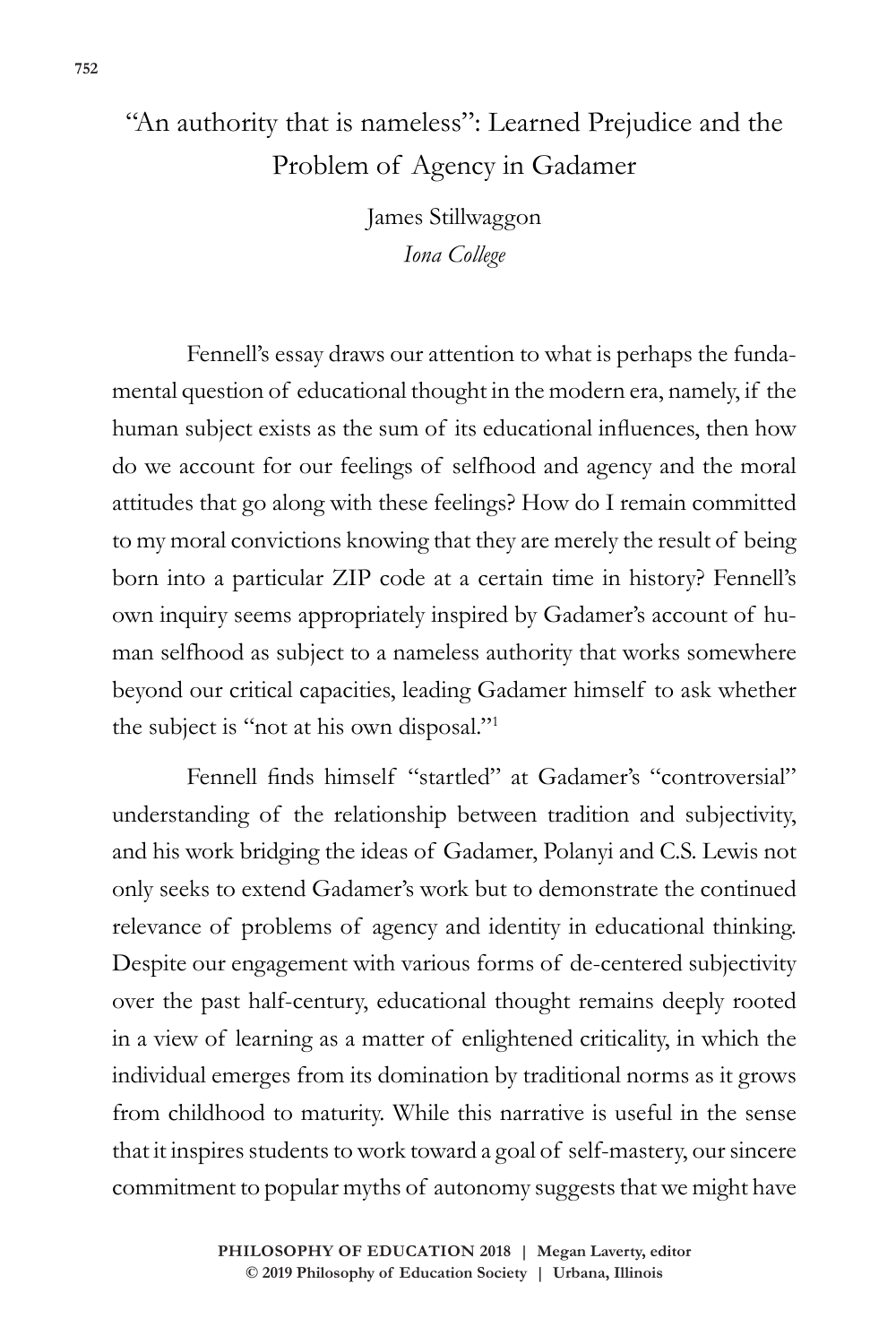swallowed the Kool-Aid that was intended for the kids.

Fennell suggests that "[i]n clarifying and extending what Gadamer has so far said there is no more fruitful direction in which to turn than toward the work of Michael Polanyi." He is right to draw connections between Gadamer's de-centering of subjectivity and Polanyi's sense of "inarticulate knowledge," but I will argue here that Polanyi only serves as an appropriate guide to Gadamer's understanding of subjectivity if we are willing to hedge against the controversial position that inspires interest in Gadamer's thought in the first place.

My purpose here is to draw Gadamer's ideas into the frame of this discussion more directly by indicating a few moments from *Truth and Method* that beg our attention insofar as they require us to consider potentially fruitful differences between Gadamer and Polanyi.

As an example of how Polanyi's work might serve as an extension of Gadamer's educational thought, Fennell offers Polanyi's description of a primary site of instruction:

> Its effort to learn to speak is prompted in the child by the conviction that speech means something. Guided by its love and trust of its guardians, it perceives the light of reason in their eyes, voices, and bearing and feels instinctively attracted towards the source of this light.<sup>2</sup>

Fennell emphasizes the child's inborn search for meaning by asking us to:

Note here the underlying "conviction" on the part of the learner. This conviction, which is a necessary condition for the learning that follows, is not itself taught but instead seemingly exists by default and is a presupposition of subsequent education.

The trouble with reading the subject's primal attachments through the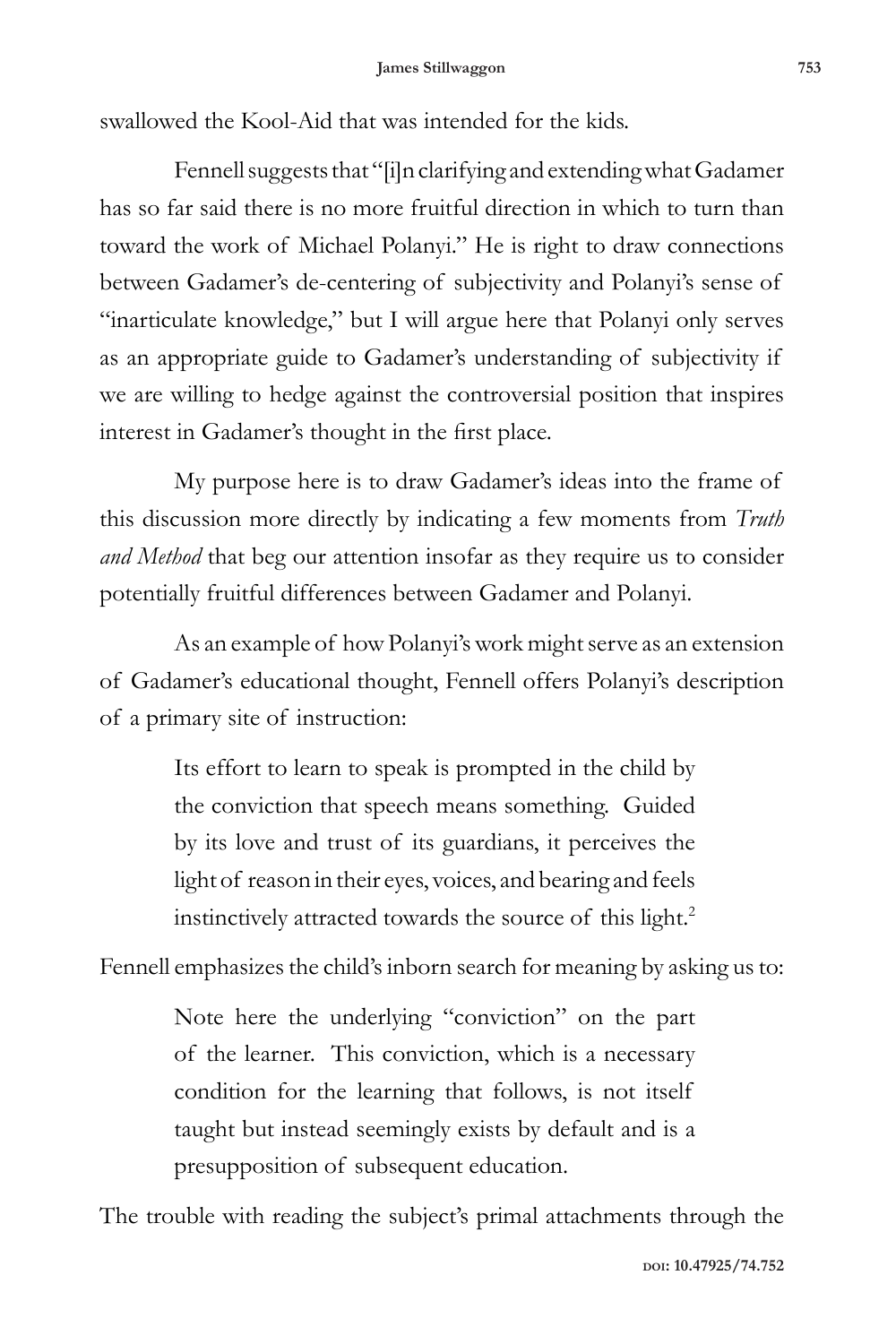loaded concepts of *conviction of meaning* or *perception of reason* is that these seem to endow very young children with a faculty of discrimination between meaning and non-meaning that, according to a Gadamerian understanding of the subject, untaught children cannot possibly have. According to Gadamer, the only way a child would command the "veto power" over its own education that Fennell describes is if the child were already inscribed within a horizon of meaning with its own established prejudices, or, stated more succinctly, only if the child were already educated within a competing set of fore-meanings. While the primary mode of attachment expressed in the quotation above emphasizes affective rather than rational connection, the love expressed is the child's love, informed by an inborn capacity to distinguish between meaning and non-meaning., ultimately undermining Gadamer's position by providing the child an opportunity to name the nameless authority that constitutes its horizon.

As a point of comparison, we might turn to a quotation that illustrates Gadamer's understanding of the place of affective connection in education, namely his praise of Droysen's "profound" remark, "You must be like that, for that is the way I love you: the secret of all education."3 The difference here is clear: in Polanyi's theory, the child has agency in its own learning; its untaught instincts are already attracted to human exchanges by virtue of their meaning. Gadamer's quotation of Droysen, on the other hand, displaces the question of agency in the effects of tradition; the child's developing sense of itself is claimed by an existing community according to the love that sustains its premature existence. Only through this love called tradition is it thinkable for a child to develop the kind of prejudices that would make it capable of distinguishing meaning from nonsense.

The idea of a rational moral agency that precedes tradition returns in Fennell's appeal to principle in defining moral maturity: "If an indi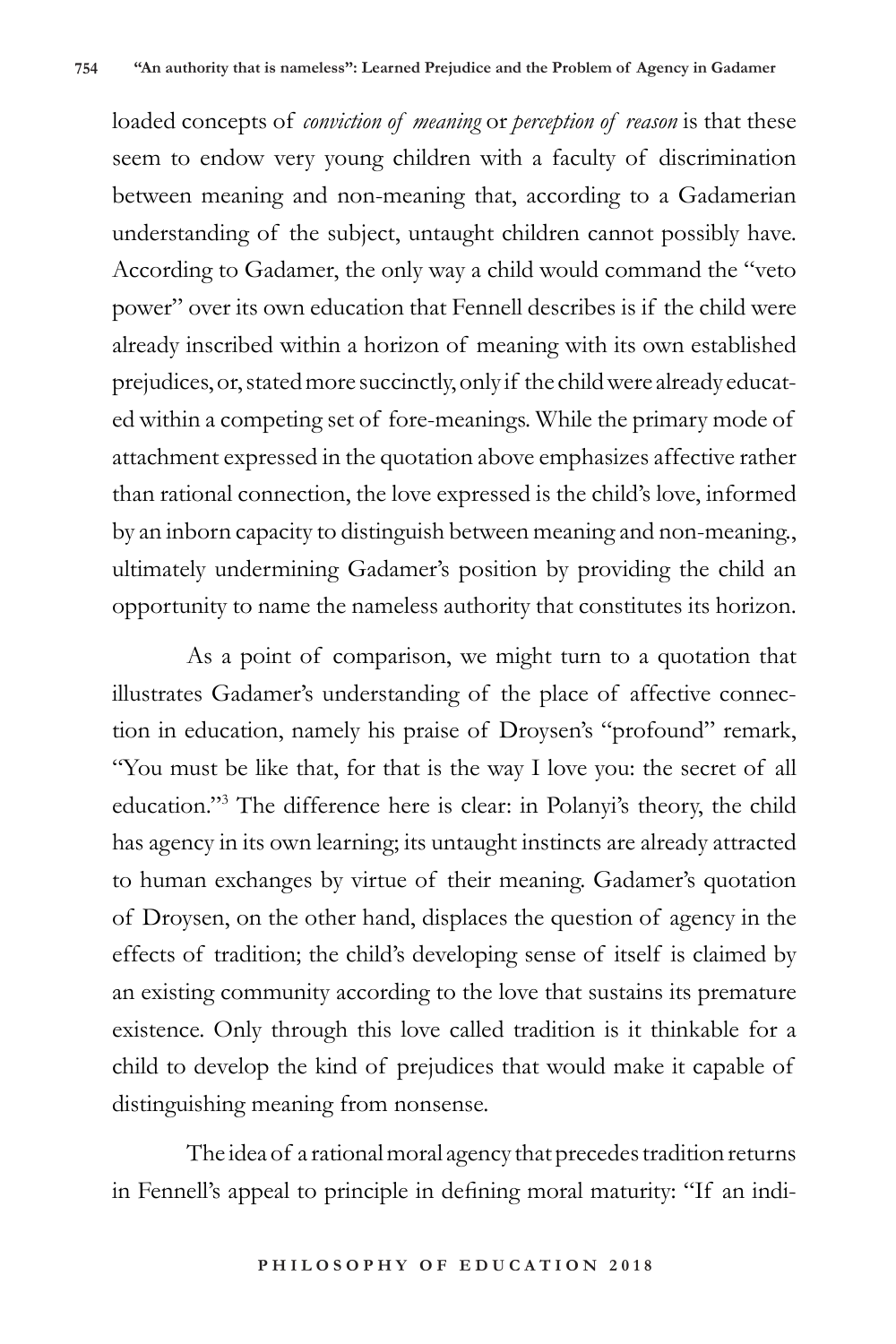vidual is to act morally, he or she must be willing and able to live in light of principle." Fennell supports his claim with quotations from Polanyi in support of the subject's dedication "to the service of a transcendent reality" and "surrender to the service of impersonal principles."

At first glance, Fennell's emphasis on submission and surrender seems to echo Gadamer's insistence that understanding entails "subordinating ourselves to the text's claim to dominate our minds."4 But submission to principles and submission to texts turn out to be different things. To understand the task of subordinating ourselves to a text, we can follow Gadamer's idea that "[t]he interpreter dealing with a traditionary text tries to apply it to himself."5 Submission, in this sense, entails asking what it would mean for the text's worldview to be our own, recognizing the difference between our existing perspective and the text's, and allowing that difference to show us our own limitations.

The principle, for Gadamer, whether historical, moral, or scientific, seems to work in the opposite direction, insofar as it establishes an idealizing fiction that allows the reader to subordinate various texts to a unifying, transcendent ideal. Gadamer's extended critique of Romantic hermeneutics diagnoses a common problem in the work of Schleiermacher, Herder, Humbolt, and especially Hegel in that each proposes "ways of conceiving history that invoke a criterion that lies outside history."6 By reading history, literature, or even our own moral landscape through the lens of a transcendent principle, we may experience a feeling of freedom from the nameless authority of tradition, but by Gadamer's account this experience is misleading, insofar as the principle simply reifies one aspect of our traditional prejudice that has been isolated and elevated to a higher status.

Gadamer's critique of principles presents us with numerous opportunities to reconstruct the idea of moral agency from within our status